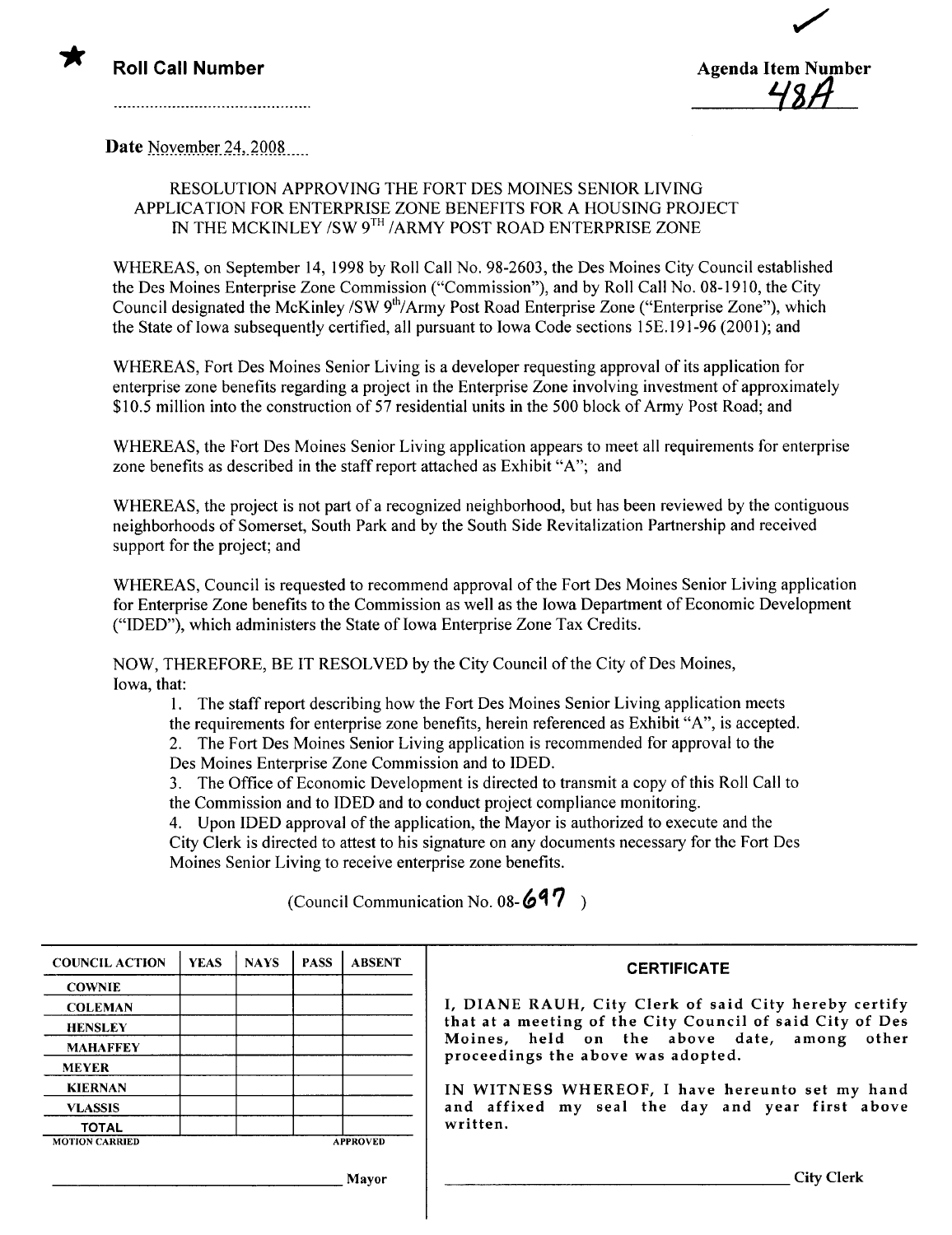# DES MOINES GATEWAY ENTERPRISE ZONE

4<mark>8</mark>77

Staff Report Regarding Application for Housing Benefits

| <b>Applicant Name:</b>   | <b>Fort Des Moines Senior Living</b>                                                                                                                                                                                                                                                                                                                                         |
|--------------------------|------------------------------------------------------------------------------------------------------------------------------------------------------------------------------------------------------------------------------------------------------------------------------------------------------------------------------------------------------------------------------|
| <b>Project Location:</b> | 500 Block of Army Post Road, Des Moines, Iowa                                                                                                                                                                                                                                                                                                                                |
| <b>Project Summary:</b>  | The proposed project is the construction of 57 senior apartment units in the 500 block of<br>Army Post Road. The intent is to provide affordable housing with amenities for seniors,<br>including underground parking and a geothermal heating system. The project will provide<br>an outdoor walking path along with bioswales and plantings designed to capture and filter |

Current Status: Following is a sources and uses chart of project funding.

stormwater runoff.

| <b>Funding Sources</b>        | Amount       | <b>Status</b> | <b>Proposed Uses of</b>   | Amount       |
|-------------------------------|--------------|---------------|---------------------------|--------------|
|                               |              |               | Funds                     |              |
| Low Income Tax                | \$7,956,932  |               | Land Purchase and         | \$1,308,842  |
| Credit Equity                 |              |               | Site Work                 |              |
| <b>Iowa Finance</b>           | \$1,000,000  |               | <b>Construction Costs</b> | \$6,780,862  |
| Authority or other            |              |               |                           |              |
| private loan (1 <sup>st</sup> |              |               |                           |              |
| Mortgage)                     |              |               |                           |              |
| <b>IDED HOME Funds</b>        | \$400,000    |               | Developer and             | \$1,220,000  |
|                               |              |               | <b>Consultant Fees</b>    |              |
| <b>City HOME Funds</b>        | \$250,000    |               | Interim Financing         | \$605,293    |
|                               |              |               | Costs                     |              |
| <b>Tax Abatement</b>          | \$300,000    |               | <b>Architect Fees-</b>    | \$268,000    |
| Loan                          |              |               | Design                    |              |
| Akers Land                    | \$300,000    |               | Other Professional        | \$92,500     |
| Contract                      |              |               | Fees (Attorney,           |              |
|                               |              |               | Engineer,                 |              |
|                               |              |               | Accountant)               |              |
| Deferred                      | \$175,065    |               | <b>Operating Reserve</b>  | \$85,500     |
| Developer's Fee               |              |               |                           |              |
| Enterprise Zone Tax           | \$125,000    |               | Financing Fees and        | \$57,500     |
| Credit Equity                 |              |               | Expenses                  |              |
|                               |              |               | <b>Soft Costs</b>         | \$51,000     |
|                               |              |               | <b>Syndication Costs</b>  | \$37,500     |
|                               |              |               |                           |              |
|                               |              |               |                           |              |
| <b>PROJECT</b>                | \$10,506,997 |               | <b>TOTAL</b>              | \$10,506,997 |
| <b>TOTAL</b>                  |              |               |                           |              |